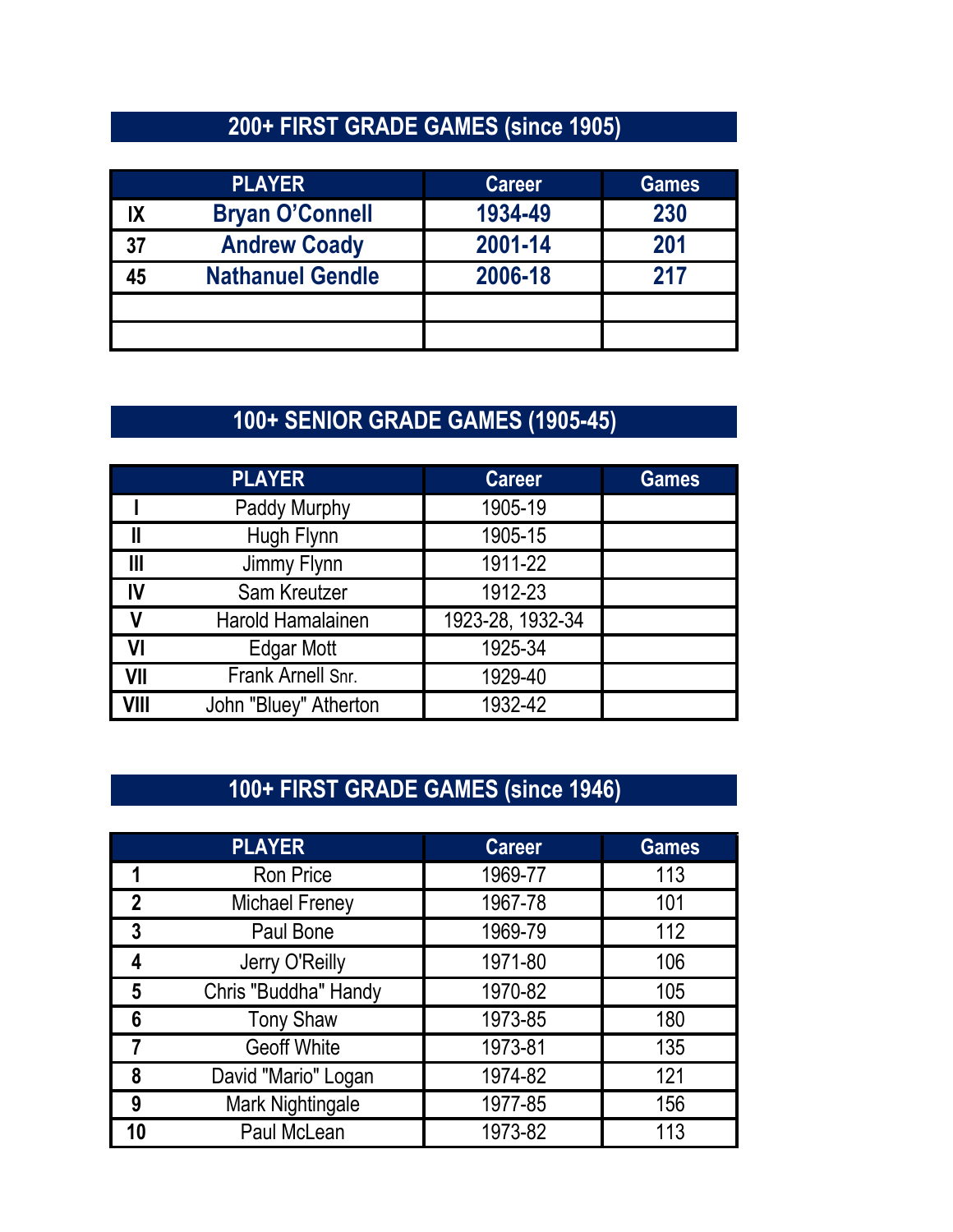|    | <b>PLAYER</b>            | <b>Career</b> | <b>Games</b> |
|----|--------------------------|---------------|--------------|
| 11 | Peter Lavin              | 1978-84       | 158          |
| 12 | Mark McBain              | 1977-90       | 166          |
| 13 | Dan Tighe                | 1978-87       | 160          |
| 14 | <b>Greg Burke</b>        | 1978-87       | 153          |
| 15 | <b>Paul Costello</b>     | 1975-86       | 145          |
| 16 | Paul Mills               | 1978-91       | 168          |
| 17 | Shane Nightingale        | 1979-86       | 100          |
| 18 | Ross Hanley              | 1981-87       | 110          |
| 19 | <b>Michael Crank</b>     | 1980-91       | 146          |
| 20 | James "Louvre" Windsor   | 1982-96       | 181          |
| 21 | <b>Stephen Partridge</b> | 1986-91       | 127          |
| 22 | Jason Woodward           | 1985-91       | 104          |
| 23 | Dominic Maguire          | 1984-92       | 139          |
| 24 | <b>Tim Dodson</b>        | 1984-93       | 129          |
| 25 | Rod McCall               | 1983-96       | 127          |
| 26 | John Aland               | 1986-93       | 102          |
| 27 | Tim "Moose" Grady        | 1988-98       | 120          |
| 28 | Shaun O'Brien            | 1988-95       | 110          |
| 29 | Jason "Rupert" McCall    | 1989-2000     | 110          |
| 30 | John Watkins             | 1989-99       | 138          |
| 31 | Peter Tunney             | 1987-2002     | 111          |
| 32 | George Tagicakibau       | 1998-2008     | 109          |
| 33 | <b>Brendan Gabbett</b>   | 1996-2006     | 102          |
| 34 | <b>Nathan Ross</b>       | 1997-2011     | 110          |
| 35 | Dan Woolnough            | 1997-2007     | 108          |
| 36 | Sean Hardman             | 1997-2009     | 115          |
| 38 | David Croft              | 1998-2009     | 108          |
| 39 | <b>Simon Price</b>       | 2002-12       | 151          |
| 40 | <b>Anthony Pyers</b>     | 2003-12       | 143          |
| 41 | <b>Anthony Sauer</b>     | 2002-13       | 128          |
| 42 | Paul Doneley             | 2005-11       | 110          |
| 43 | Damon Murphy             | 2003-14       | 155          |
| 44 | <b>Matthew Dews</b>      | 2004-12       | 131          |
| 46 | <b>Adam Bennie</b>       | 2006-18       | 130          |
| 47 | <b>Adrian Dixon</b>      | 2008-15       | 104          |
| 48 | <b>Charles Freney</b>    | 2010-16       | 100          |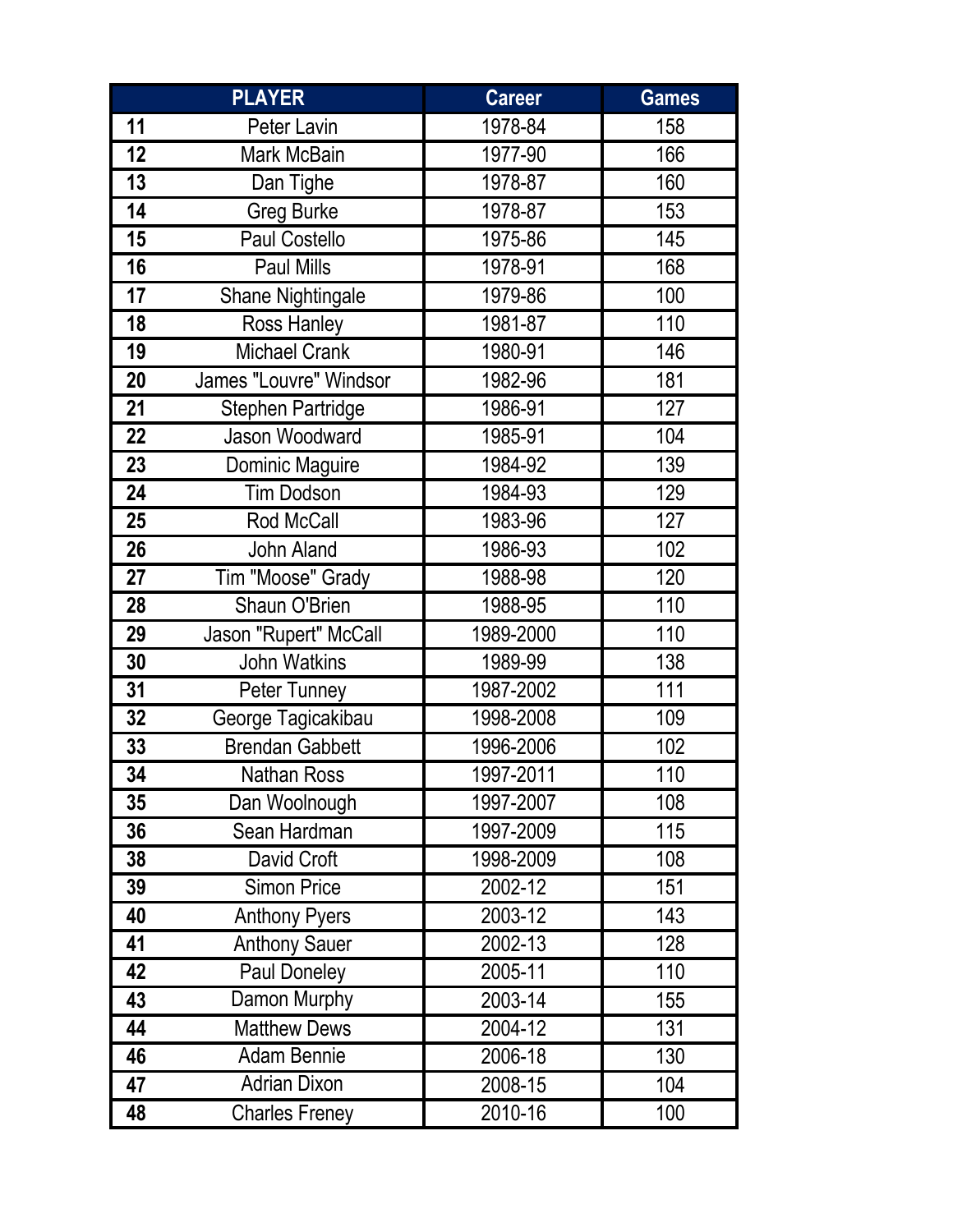|    | <b>PLAYER</b>           | <b>Career</b> | <b>Games</b> |
|----|-------------------------|---------------|--------------|
| 49 | Dallan Murphy           | 2008-18       | 102          |
| 50 | Luke Beauchamp          | 2010-18       | 115          |
| 51 | <b>Mitchell Felsman</b> | 2010-21       | 100          |
|    |                         |               |              |
|    |                         |               |              |
|    |                         |               |              |
|    |                         |               |              |
|    |                         |               |              |

## **100+ WOMEN'S GRADE GAMES (since 1996)**

| <b>PLAYER</b>           | <b>Career</b> | <b>Games</b> |
|-------------------------|---------------|--------------|
| <b>Jennifer Gillett</b> | 1996-2018     | 100          |
| Jodie Moore             | 1996-2020     | $($ $)($     |
|                         |               |              |
|                         |               |              |
|                         |               |              |